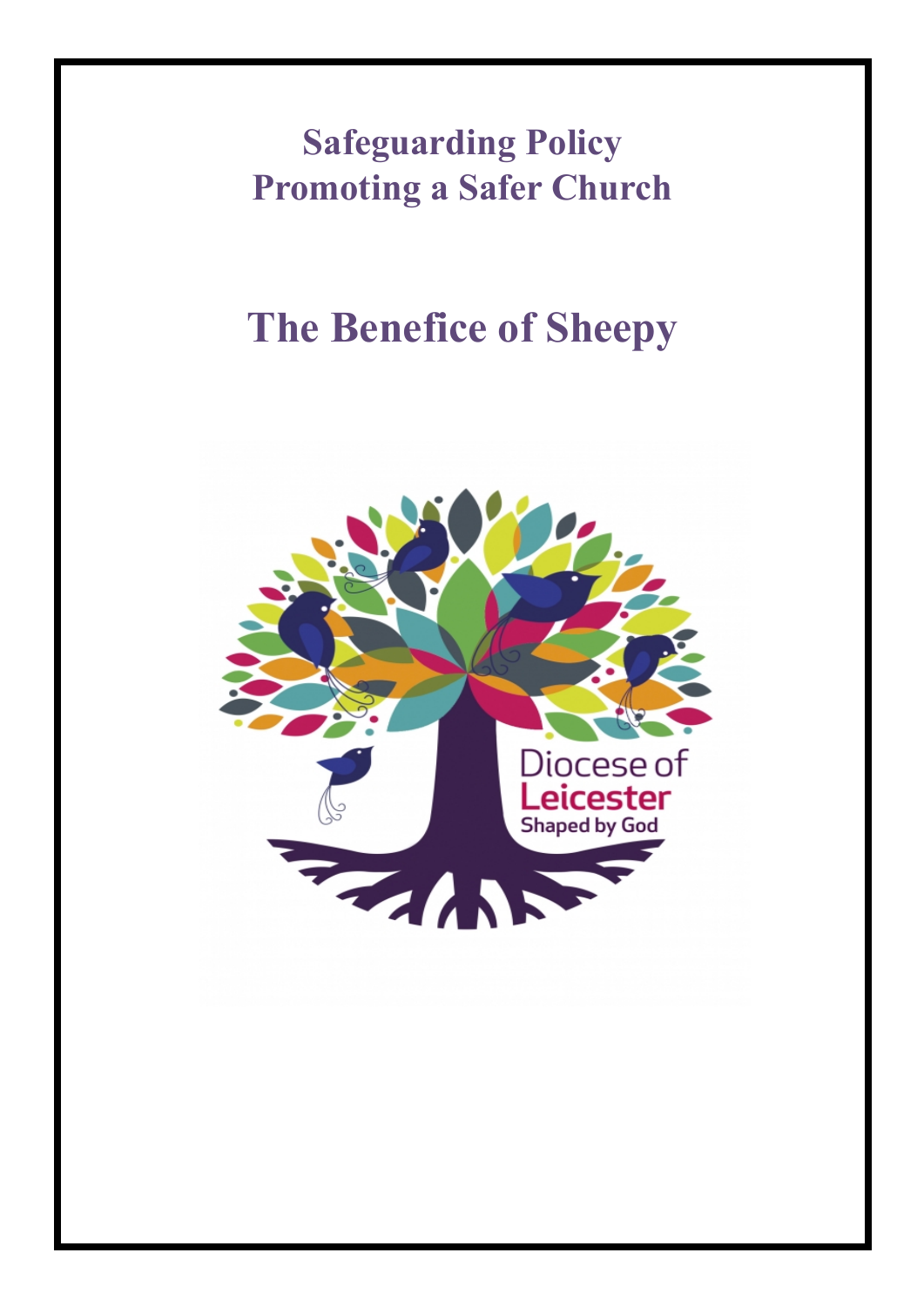## **The Sheepy Benefice comprising the Ecclesiastical Parishes of Orton on the Hill, Ratcliffe Culey, Sheepy Magna, Shenton, Sibson and Twycross**

**……………………………………………………………………….**

**In accordance with the Church of England Safeguarding Policy our church is committed to:** 

- **Promoting a safer environment and culture.**
- **Safely recruiting and supporting all those with any responsibility related to children, young people and vulnerable adults within the church.**
- **Responding promptly to every safeguarding concern or allegation.**
- **Caring pastorally for victims/survivors of abuse and other affected persons.**
- **Caring pastorally for those who are the subject of concerns or allegations of abuse and other affected persons.**
- **Responding to those that may pose a present risk to others.**

**The Parish will:** 

- **Create a safe and caring place for all.**
- **Have a named Parish Safeguarding Officer (PSO) to work with the incumbent and the PCC to implement policy and procedures.**
- **Safely recruit, train and support all those with any responsibility for children, young people and adults to have the confidence and skills to recognise and respond to abuse.**
- **Ensure that there is appropriate insurance cover for all activities involving children and adults undertaken in the name of the parish.**
- **Display in church premises and on the Parish website the details of who to contact if there are safeguarding concerns or support needs.**
- **Listen to and take seriously all those who disclose abuse.**
- **Take steps to protect children and adults when a safeguarding concern of any kind arises, following House of Bishops guidance, including notifying the Diocesan Safeguarding Adviser (DSA) and statutory agencies immediately.**
- **Offer support to victims/survivors of abuse regardless of the type of abuse, when or where it occurred.**
- **Care for and monitor any member of the church community who may pose a risk to children and adults whilst maintaining appropriate confidentiality and the safety of all parties.**
- **Ensure that health and safety policy, procedures and risk assessments are in place and that these are reviewed annually.**
- **Review the implementation of the Safeguarding Policy, Procedures and Practices at least annually.**

**Each person who works within these church communities will agree to abide by this policy and the guidelines established by this Benefice PCC.**

**The Benefice appoints … Mrs Catherine Bunney as the Parish Safeguarding Officer [PSO]**

**Incumbent ... Revd. Julia Hargreaves**, **Rector Benefice of Sheepy**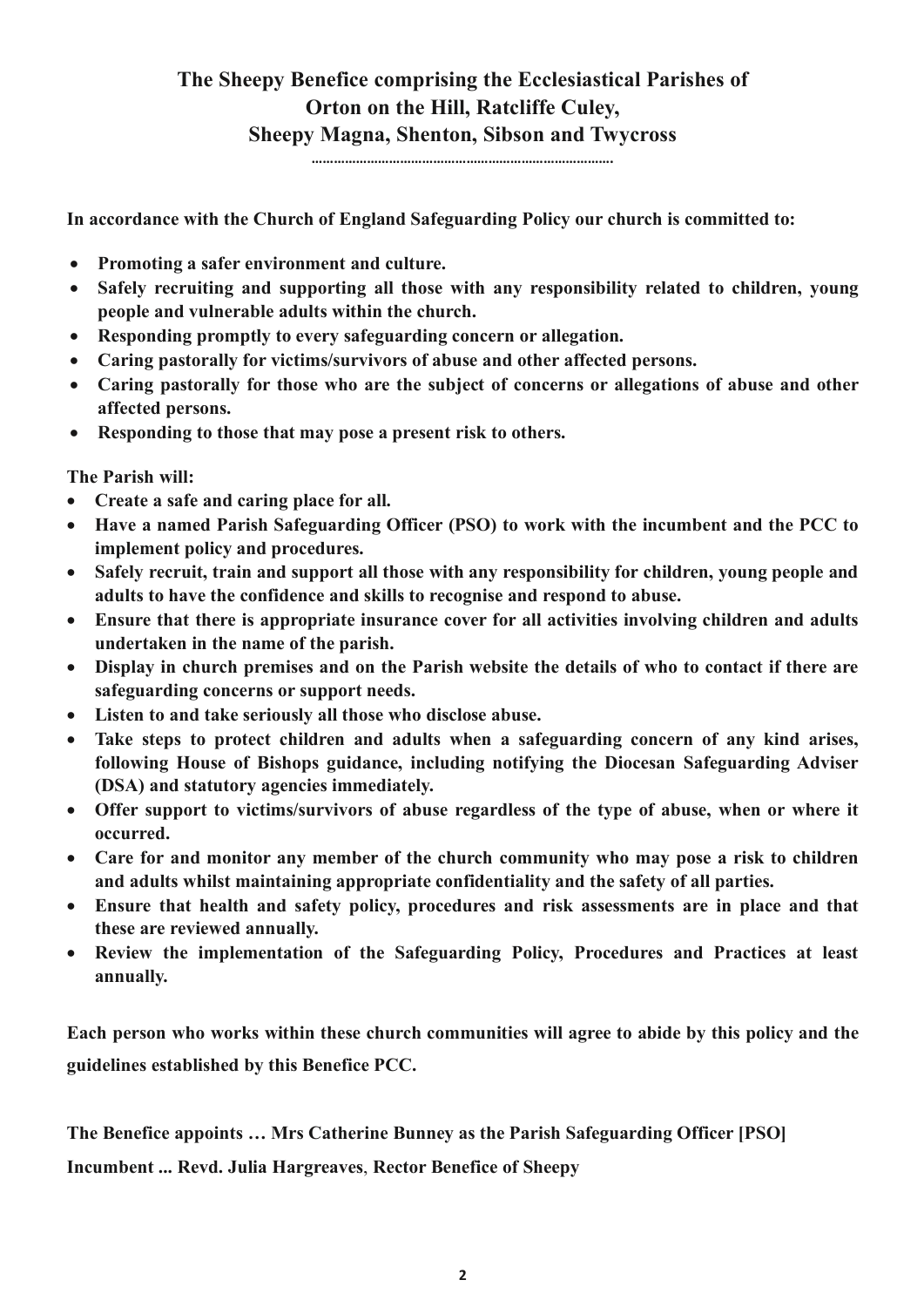**This policy statement will be renewed annually and progress in carrying it out will be monitored by the.. Parish Safeguarding Officer: Mrs Catherine Bunney**

**Who may be contacted at: Email: cathbunney@hotmail.co.uk Tel: 07920 032599**

### **This Policy was agreed by Parochial Church Council.**

**Date: 25th August 2021**

**Signed:** Priest in Charge

**Signed PSO**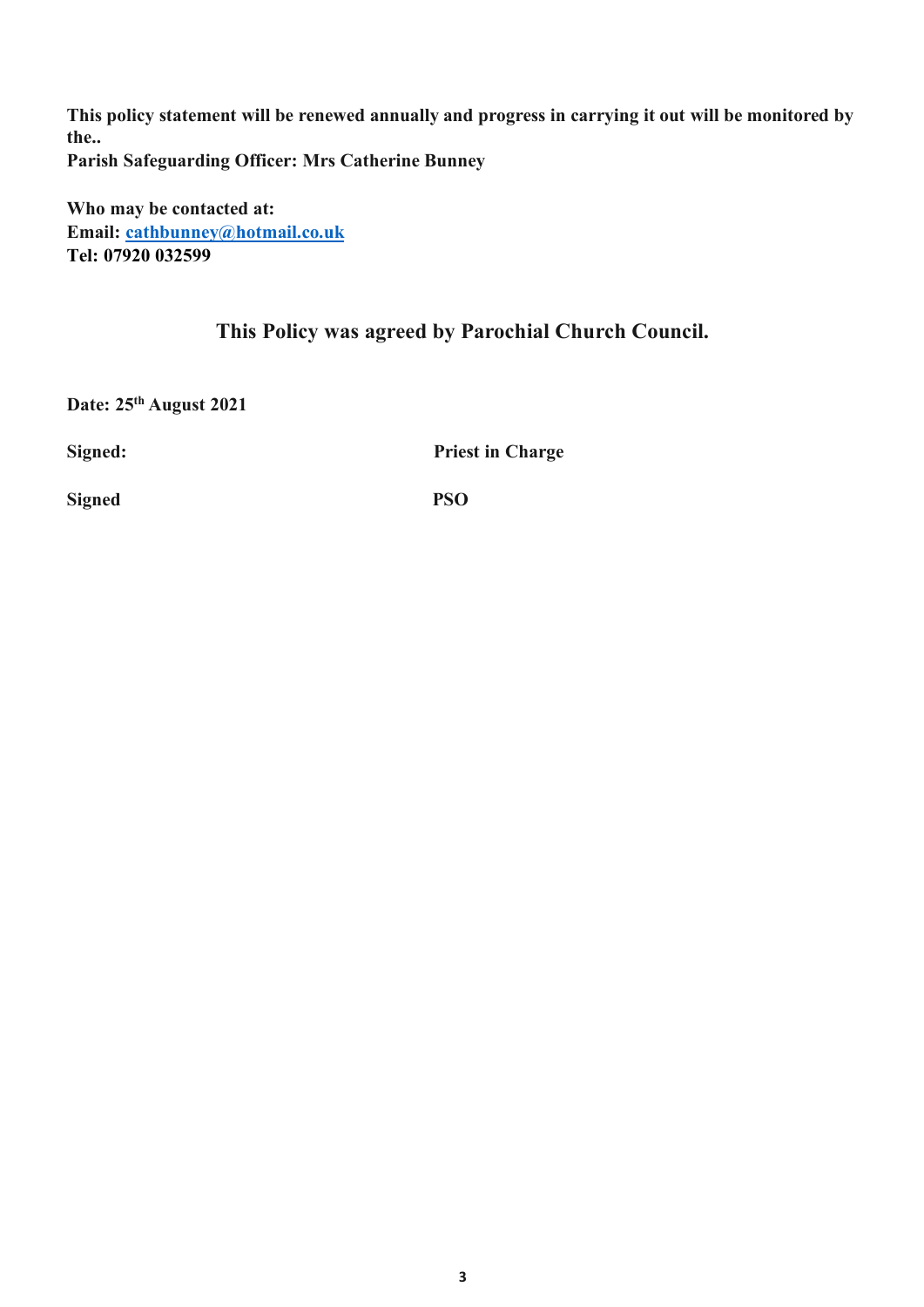| 2. Contact details for the main leader of each children's/youth group |                     |                           |
|-----------------------------------------------------------------------|---------------------|---------------------------|
| <b>Open the Book</b>                                                  | <b>Sue Houghton</b> | sdhoughton@btinternet.com |
| <b>Tuesday Church</b>                                                 | <b>Sue Houghton</b> | sdhoughton@btinternet.com |

#### **3. The recommended minimum staffing levels set out in Promoting a Safer Church will be maintained. These are as follows**:

| Age          | Number of Leaders                                        |  |
|--------------|----------------------------------------------------------|--|
| 0 to 2 years | 1 leader to every 3 children                             |  |
| 2 to 3 years | 1 leader to every 4 children                             |  |
| 3 to 8 years | 1 leader to every 8 children                             |  |
| $8 +$        | 1 leader for the first 8 children followed by<br>1 to 12 |  |

Notwithstanding these minimum levels, each group is to have at least 2 adult workers present and a gender balance should be maintained wherever possible, particularly in mixed gender groups. More help may be required if children are being taken off site, are undertaking physical activities or if necessitated by other circumstances. This will be assessed by the leaders of these activities.

Adults who assist very occasionally or as a one-off must be responsible to an appointed leader. The same applies to young people under the age of 18. Adults who assist more regularly will be appointed formally using the safer recruitment procedures.

Our uniformed organisations follow their own policies and procedures.

These organisations are:

- *<b>❖* Sheepy Beavers</mark>
- **<del>❖ Sheepy Cubs</del>**
- **❖ Sheepy Scouts**
- **\*** Sheepy Brownies
- *❖* **Sheepy Rainbows**

#### **4. Safer Recruiting**

When appointing/recruiting leaders and helpers for work with children and young people, the PCC will follow the guidelines set out in Safeguarding Guidelines relating to Safer Recruitment. This means:

- Providing a job/role description
- **Ensuring the potential volunteer provides a CV or completed application form**
- **Ensuring the potential volunteer completes a confidential declaration form**
- Conducting an interview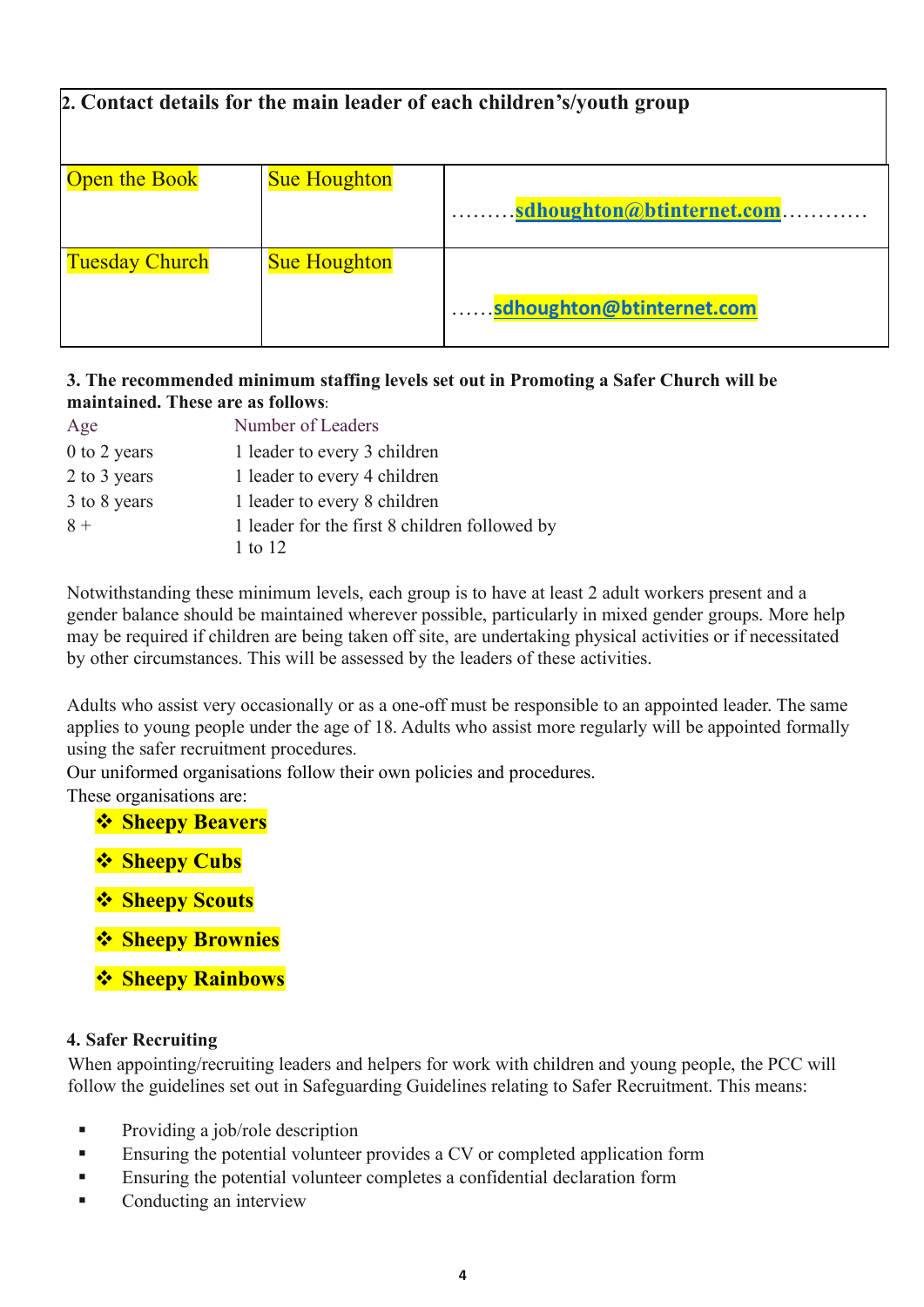§ Taking up references from two referees one of whom should be current employer, previous church, or organisation at which the potential volunteer currently volunteers or has recently been a volunteer. At least one referee should be from outside the church.

§ Obtaining a DBS (criminal record) disclosure, unless the nature of the role is such that there is no entitlement to a DBS check

- § Offering the post subject to a probationary period
- § Confirming the appointment in writing
- Ensuring the volunteer is aware of PCC policies and procedures and has been given a copy of the

Pocket Guide to Safeguarding Children and the Child Safeguarding Policy.

#### **5. Code of Behaviour**

The PCC commits to the following Code of Behaviour which those who work with children and young people are expected to follow:

#### *You should:*

- $\triangleright$  Treat all children with respect and dignity.
- ▶ Provide a Christian example you wish others to follow.
- $\triangleright$  Provide an example of good conduct that you wish others to follow.
- ▶ Ensure that there are at least two adults present during activities with children and young people, or at least that you are within sight or hearing of others.
- ▶ Respect personal privacy.
- $\triangleright$  Ensure that another adult is informed if a worker needs to take a child to the toilet.
- $\triangleright$  Be aware that physical contact with a child or young person may be misinterpreted.  $\triangleright$  Challenge unacceptable behaviour in a responsible way
- ▶ Report all allegations/suspicions of abuse.
- ▶ Recognise that special caution is required in moments when you are discussing sensitive issues with children or young people.
- ▶ Operate within the organisation's principles and guidance.
- ▶ Only use social media and email in accordance with paragraph 14 below.

#### *You should not:*

- ▶ Ever hit a child or young person.
- ▶ Play rough, physical or sexually provocative games.
- $\blacktriangleright$  Touch inappropriately.
- ▶ Show favouritism to any one child, young person or group.
- ▶ Give lifts to children on their own or on your own. If it is unavoidable ask the child to sit in the back of the vehicle and inform another adult where possible.
- ▶ Invite a child or young person to the youth leader/worker's home alone unless responding to an emergency situation, in which case the relevant people should be contacted.
- ▶ Permit abusive peer activities e.g. initiation ceremonies, ridiculing, bullying.
- ▶ Allow unknown adults access to children. A known person should always accompany visitors.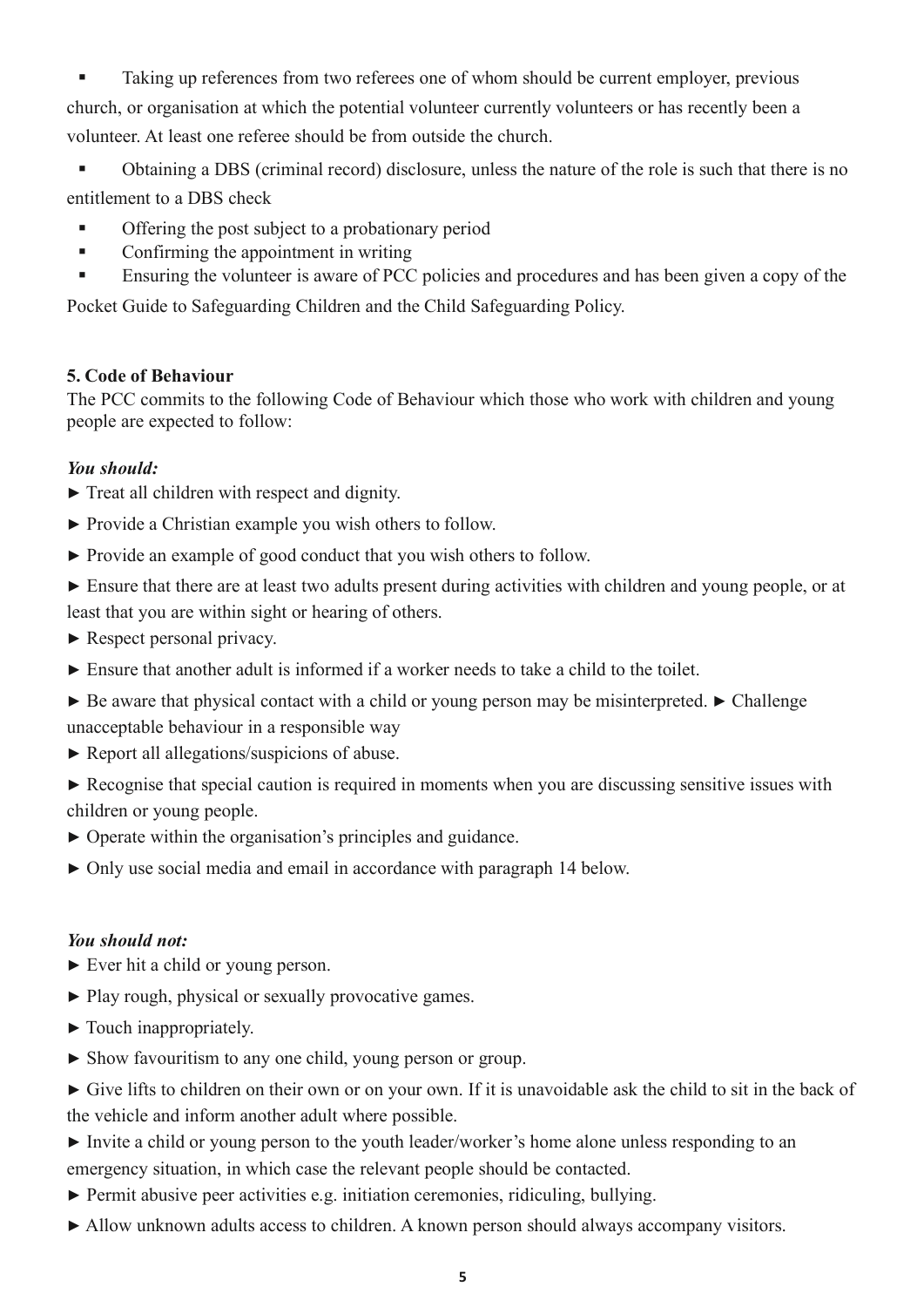#### **6**. **Procedure to be followed in the case of an allegation or disclosure of abuse If there is an allegation or disclosure of abuse by a child, young person or by an adult who is disclosing or alleging historic child abuse:**

 $\blacktriangleright$  Listen. Keep listening.

 $\triangleright$  Do not question or investigate – this is the job of the authorities. In particular do not speak to the subject of the allegation.

- ▶ Do not promise confidentiality; tell them that the information they disclose needs to be shared.
- ▶ Assure them they are not to blame.

 $\triangleright$  Tell them what you are going to do. Reassure them that the matter will be reported to the investigating authorities. If the person needs reassurance that the alleged perpetrator will be punished, do not make any promises. There can be no guarantee as to what happens as that will be dependent upon the outcome of the investigation.

 $\triangleright$  As soon as possible after the conversation, make careful notes of what was said, record dates, times, events and when you were told.

- ▶ If there is immediate danger to a child or young person, contact the Social Services or the Police.
- ▶ Report the incident to your priest or PSO immediately.
- ▶ If the allegation relates to your priest report the matter directly to the Archdeacon.
- ▶ Do not discuss the incident with anybody else.

 $\triangleright$  The priest or PSO must then report the allegation or disclosure to the appropriate Archdeacon within 24 hours. The Archdeacon will seek advice from the Bishop's Child Protection Adviser

▶ In the absence of the Archdeacon, the Assistant Diocesan Secretary should be contacted.

Do not contact anybody who is implicated in the allegation or disclosure, even if they would normally be contacted as part of the procedure.

Do not talk to the media under any circumstances. The Diocesan Communications Officer will handle any media statements.

If a child or young person makes a disclosure by email or other electronic means do not respond using electronic means, but report the disclosure to your priest or PSO.

The procedure is the same for abuse, which happened in the past, possibly many years ago.

#### **7. Procedure to be followed where there are concerns that someone may be committing abuse If you are concerned, or it comes to your notice that someone may be committing abuse:**

- ▶ Make notes of your concerns and discuss them with your priest or PSO.
- ▶ The priest or PSO must then report the concerns to the appropriate Archdeacon.
- ▶ If your concerns relate to your priest report them directly to the Archdeacon.

▶ Dates and times should be recorded of any observations which have been made and of the referral to the Archdeacon.

▶ The Archdeacon will seek the advice of the Bishop's Child Protection Adviser who will decide whether to

- *◊* Report the concerns to Social Services and/or the Police, who will then investigate while the Bishop's Adviser liaises with the parish; or
- *◊* Continue to observe closely the process will be repeated in the event of any more concerns.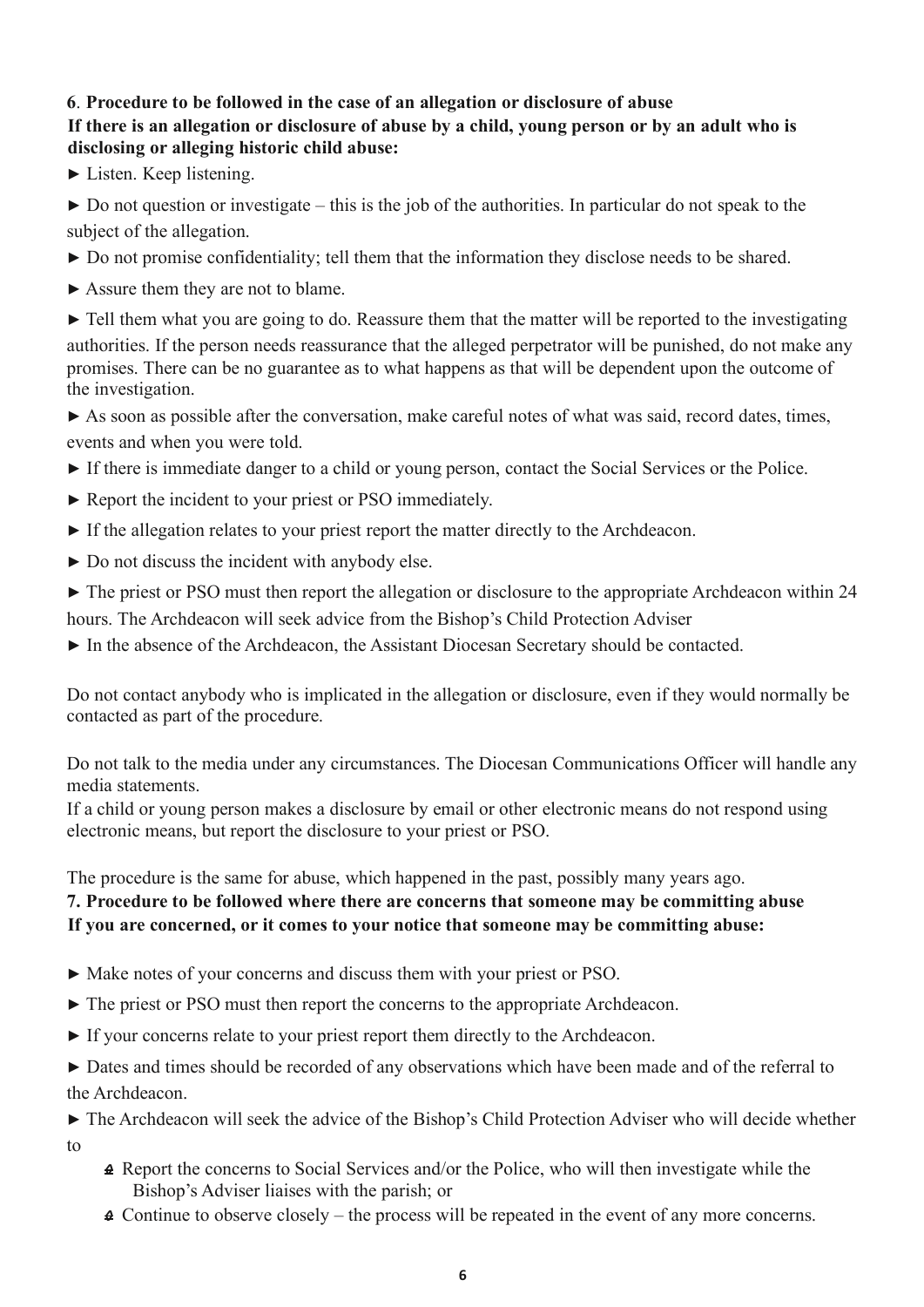▶ There should be close communication between the priest, the Archdeacon and the Bishop's Adviser until the situation is resolved.

▶ In the absence of the Archdeacon, the Assistant Diocesan Secretary should be contacted.

#### **8. Procedure to be followed where people with convictions for offences against children or people under investigation are attending church**

Where someone attending the church has been convicted of offenses against children (or they have received a formal police caution) agreement will need to be drawn up to minimize any risk to the safety of children within the church. If a person who attends the church is subject to investigation for alleged child abuse, thought will need to be given to drawing up a temporary agreement until the outcome of the investigation is known.

▶ The priest or, in the absence of the priest, the PSO, must inform the appropriate Archdeacon of the situation.

▶ The Archdeacon will seek the advice of the Bishop's Child Protection Adviser who will decide whether an agreement needs to be in place and will provide a template for the agreement.

▶ If the person is a convicted offender, there will need to be liaison with the person's Supervising officer (police or probation) who should be consulted about the agreement and, ideally, be a signatory to it.

 $\triangleright$  The offender or person under investigation will be asked to sign the agreement, which will then be reviewed annually.

#### **9. Allegations or concerns about senior clergy**

- ▶ If an allegation involves an archdeacon or dean it should be reported to the Bishop of Leicester.
- ▶ If an allegation involves a bishop, it should be reported to the Archbishop of Canterbury.

#### **10. Registration**

A registration form will be completed for every child or young person who attends groups or activities. This does not include activities such as church services, which would take place regardless of whether or not children are present. Neither does it include activities which are family focused but which children attend with their parents (eg Messy Church). The form will be updated annually and include the following:

- ▶ Name and address
- $\blacktriangleright$  Date of birth
- ▶ Emergency contact details
- $\blacktriangleright$  Medical information
- $\triangleright$  Any special needs including activities that the child or young person is unable to take part in
- ▶ Consent for emergency medical treatment
- $\triangleright$  Consent for photographs and videos if relevant

All personal details and registration forms will be stored securely, not used for any other purpose, and shredded or disposed of securely when out of date or no longer in use.

Separate procedures apply to youth drop-in centres. In the event that a drop-in centre is being planned, the Youth Ministry Officer will be contacted for guidance.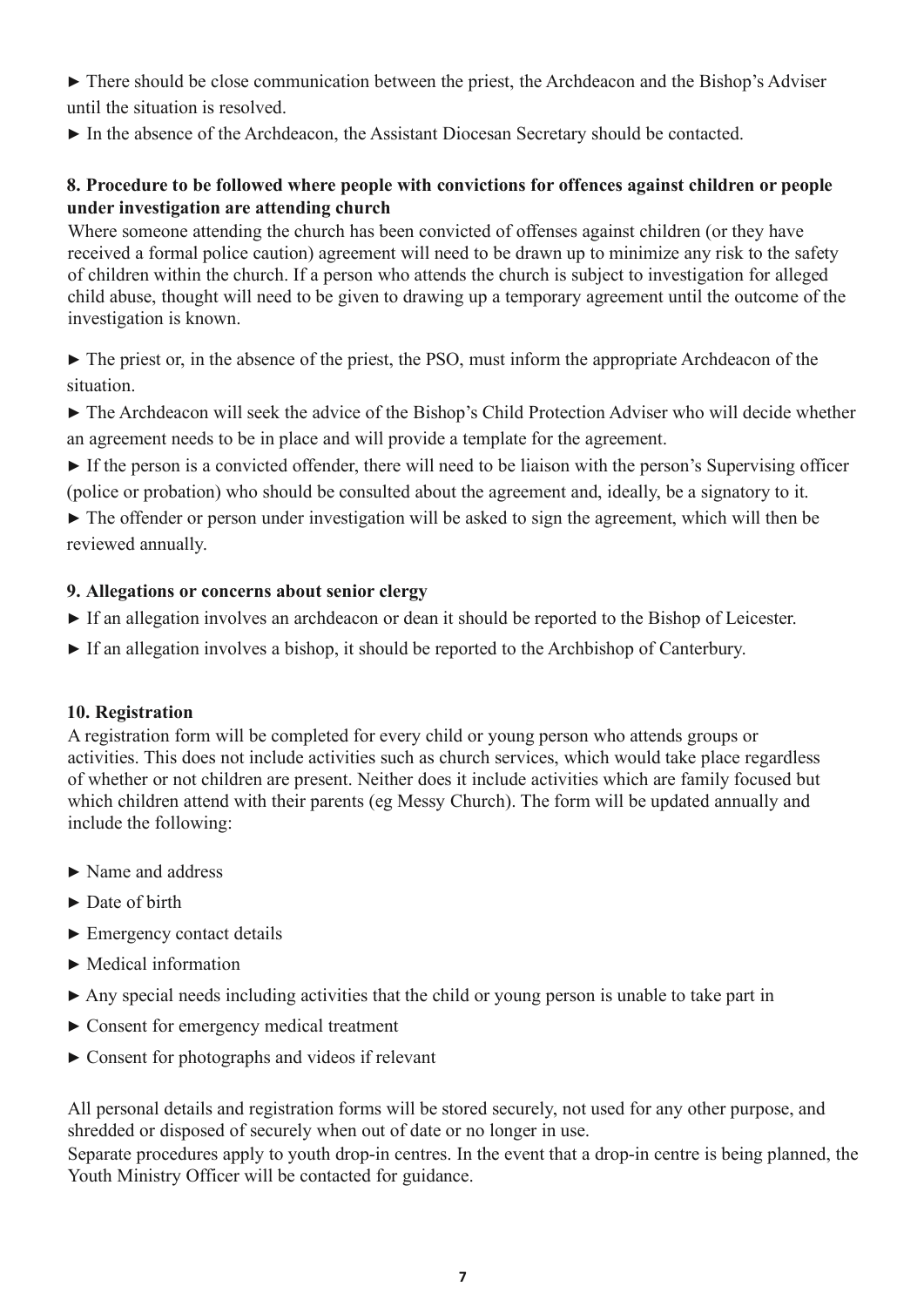#### **11. Activities away from the church premises**

Adequate arrangements will be made for children's and young people's activities which take place away from church premises as follows:

▶ No child can be taken off-site for activities without the consent of their parent/guardian/ carer.

▶ Details of the event must be given in advance and consent forms received in advance of the event taking place.

- ▶ Details of the arrangements will be given to the PSO.
- $\triangleright$  A risk assessment will be undertaken and confirmation obtained that the event is covered by PCC\* insurance.
- $\triangleright$  A detailed programme and list of contacts should be left with someone in the parish
- $\triangleright$  A leader will be designated to take responsibility for First Aid.

#### 12. **Support, supervision and training**

All those involved in working with children and young people will ensure that there is always more than one responsible adult available so that there is mutual supervision. Should one of the adults become ill or get called away, the other adult will call for additional help. In emergency situations where an individual cannot avoid working with children on his/her own because an unforeseen situation has arisen, he/she will inform another leader (or the PSO or priest) of the situation, if at all possible at the time it arises, and a note will be kept by the PSO.

Those who work with children and young people will be given the opportunity to review their work with the leader of their group/PSO/priest/member of the PCC. This will enable them to comment on the work they are doing, give suggestions, review and further develop their work, if they so wish, and to discuss training opportunities.

From time to time the church may hold training events on Child Protection. There will also be other training events organised by the Diocese of Leicester which church staff, youth workers, volunteers and child protection coordinators may attend.

Every person who works with children will be given a copy of the Pocket Guide to Safeguarding Children and this policy. They will also be given information about how to access on the internet the Diocese of Leicester Child Protection Handbook and other national Church of England documents including Promoting a Safer Church. Paper copies of these documents will be provided to those workers who request them.

#### **13. Health & Safety and First Aid**

Health and Safety will be managed as part of all activities. All buildings where activities with children and young people take place will be inspected by an appropriate person at least annually and the results will be noted and reported in writing to the PCC or other appropriate church organisation. Health and Safety issues observed by those working with children and young people should be reported to the PSO or the person with responsibility for Health and Safety within the church.

A First Aid kit will be available on site and will be checked monthly and updated as necessary. An accident book is maintained at all places where activities with children and young people take place.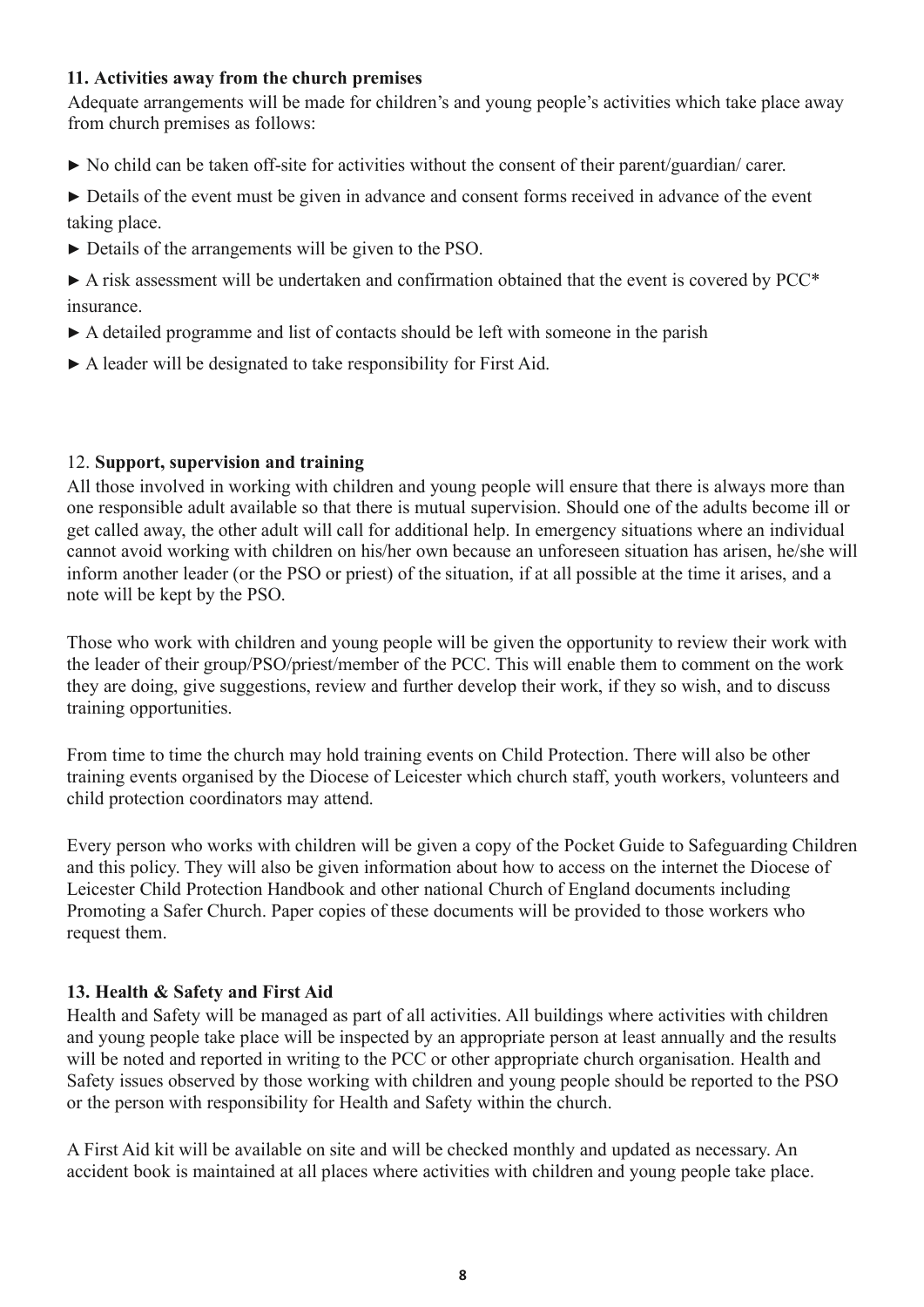If there is an emergency involving injury to a child or young person:

- $\blacktriangleright$  Stay calm
- ▶ Provide immediate first aid when needed
- $\blacktriangleright$  Alert others to the need for help
- ▶ Ensure that somebody is supervising the other children or young people
- ▶ Call an ambulance if needed
- $\triangleright$  Contact the parents/guardians of the child or young person
- ▶ Provide an appropriate handover and information about the situation to the parents/guardians
- ▶ Complete the accident book

 $\triangleright$  Consider whether there are implications for the Health & Safety policy and/or practices and report these to the PSO.

14. Use of Social Media, email and texting

All those involved in working with children and young people will exercise care in the use of social media and respect the principles set out below. Communication by electronic means or by texting will not be used with children under the age of 11. All communication in these forms will be via their parents. The rest of the principles relate to communication with children and young people aged 11 and over. The key point is that communication should be in a context of transparency and accountability.

▶ Electronic communication and texting should only be used for reasons relating to work and not for general socialising purposes.

 $\triangleright$  Other leaders should be aware of the situations in which these means of communication are being used.

▶ Leaders, workers and volunteers should not invite children or young people from church activities to their personal social networking page but may respond to requests where appropriate, as long as the child or young person is 13 or over.

- $\triangleright$  Where possible, group pages should be used on social media for communicating.
- $\triangleright$  Care should be exercised in posting to Facebook, twitter etc as comments made on the spur of the moment may not always come out as intended and can be passed on extremely quickly around a large audience.

▶ Communication by electronic means or texting with children or young people should never take place during school hours and should be kept within the hours of 9am – 9pm.

- ▶ Where possible, email and messaging should take place to and within groups rather than individuals.
- ▶ Leaders, workers and volunteers should give very careful consideration as to whether it is necessary to give personal mobile phone numbers to children and young people.
- ▶ Webcams will not be used where internet chat or Skype is used for one to one conversations.
- ▶ Records of communications will be kept just as they would be for written communication. If a worker's mobile phone does not allow text messages to be saved then a written record should be kept.
- ▶ The principles for the use of social media will be communicated to children and young people.

The church does not have a dedicated mobile phone number for children's / youth work.

15. Identity Checking for DBS (criminal record) checks

The role of identity checker is an important one because the identity checker verifies the identity of the person applying for the DBS check. The identity checker will always be a person who has undergone a